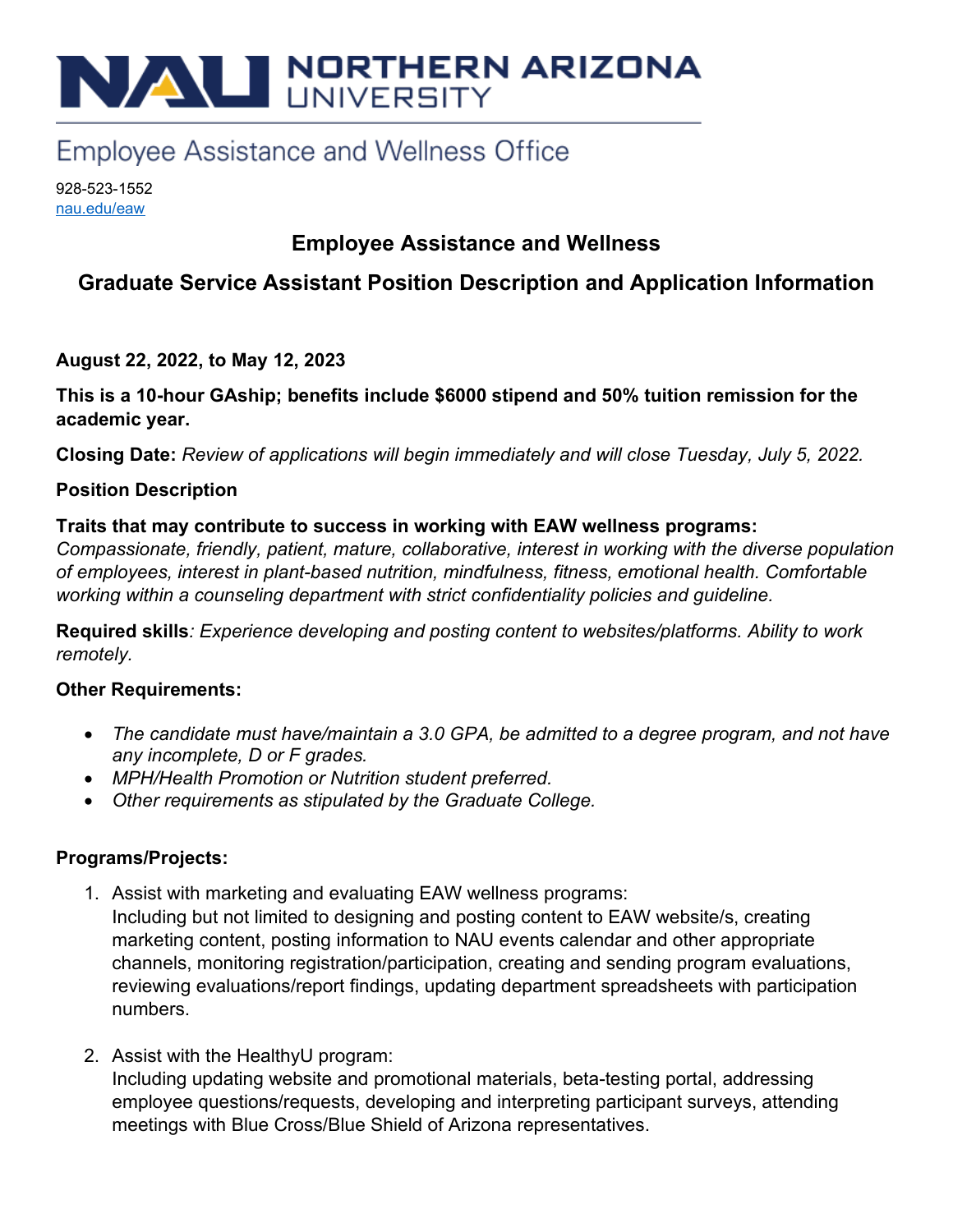- 3. Attend and staff EAW and NAU events: Including Fruits and Veggie RX, vaccine clinics, biometric screenings (if relevant), HealthyU walks and activities, wellness committee meetings, Employee Mixer and/or lunches, etc.
- 4. AZ Department of Administration/Health Impact wellness Program (HIP) collaboration: Including developing strategies to support both the wellness incentive programs (HealthyU and HIP).
- 5. Aerobic Winter Challenge:

Serve as worksite coordinator for NAU including promoting team leader volunteer opportunities and registration, organizing registration materials, collecting reports, distributing prizes and newsletter, attending AWC events, including worksite coordinator meetings.

6. Assist with tasks associated with sustaining and advancing EAW's Healthy Arizona Worksite Program status and advancement of goals.

#### **Application Information**

Name:

Email:

Phone number:

Degree/emphasis:

Please answer the following questions. Limit your responses to 300 words or less for each question. In addition to responding to the following four questions, **include a cover letter and resume** and submit your application to [ask-eaw@nau.edu.](mailto:ask-eaw@nau.edu?subject=GSA%20application%20materials)

1. What interests you about this position?

2. Describe two important aspects of employee wellness.

3. What do you feel is the role of public health in the workplace?